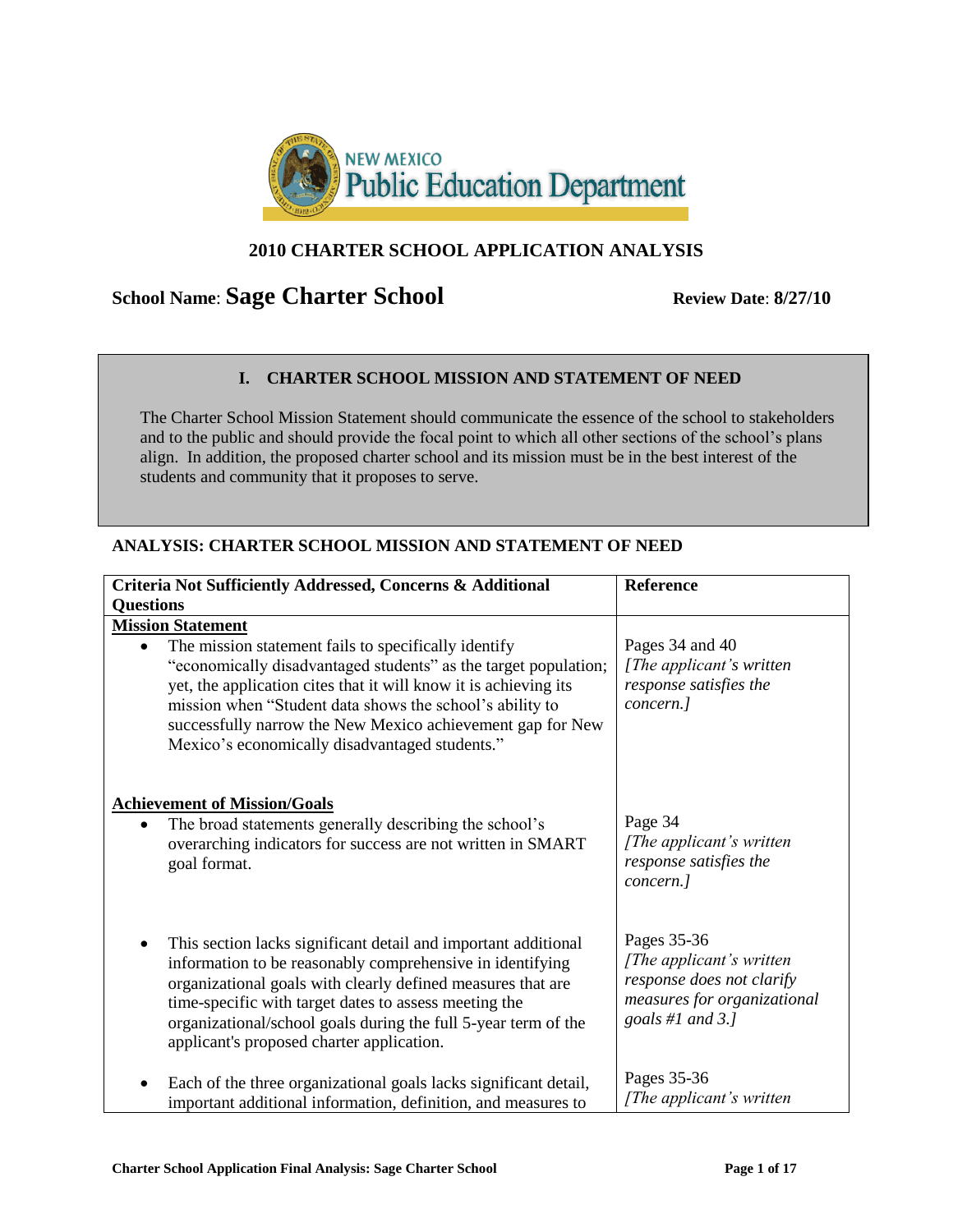| ensure the applicant's ability to achieve improved outcomes in<br>practice. Specifically, the three individual goals are not written<br>as SMART Goals per the prescribed format found in the 2010<br>New Mexico Charter School Application - GLOSSARY OF<br>TERMS USED IN THE APPLICATION. As stated, all three<br>goals are single topic statements or titles: Goal 1: Staff<br>Professional Development; Goal 2: Governing Body<br>Professional Development; and Goal 3: Diversity & Equity<br><i>Education for Staff &amp; Students.</i> For all three goals, the applicant<br>then provides a description for each criteria rather than clearly<br>defining that specific criteria within the actual goal itself.<br>Specific expected results, indicators, and measures to clearly<br>define what success will look like are missing. As presented,<br>some of the criteria descriptors add additional goals within the<br>"goal" identified.                                                                                                                                                                                                                                                                                                                                                                                                                                                                                                                                                       | response does not clarify all<br>needed components to make<br>their three organizational<br>goals SMART goals.]                                                                            |
|-----------------------------------------------------------------------------------------------------------------------------------------------------------------------------------------------------------------------------------------------------------------------------------------------------------------------------------------------------------------------------------------------------------------------------------------------------------------------------------------------------------------------------------------------------------------------------------------------------------------------------------------------------------------------------------------------------------------------------------------------------------------------------------------------------------------------------------------------------------------------------------------------------------------------------------------------------------------------------------------------------------------------------------------------------------------------------------------------------------------------------------------------------------------------------------------------------------------------------------------------------------------------------------------------------------------------------------------------------------------------------------------------------------------------------------------------------------------------------------------------------------|--------------------------------------------------------------------------------------------------------------------------------------------------------------------------------------------|
| Organizational Goal $#1$ addresses some of the criteria needed to<br>articulate this goal in SMART terms; however, meaningful<br>detail and additional important information to make this goal<br>reasonably cohesive and comprehensive is lacking. The goal<br>appears to identify two additional, different action goals: (1)<br>Professional Development and (2) Data Collection to determine<br>student achievement. Overall, the goal fails to provide metrics<br>to adequately measure how the school will know its<br>professional development (PD) efforts are working and how the<br>school will determine academic success.<br>The measure suggested for professional development<br>➤<br>mentions budget entries to purchase PD materials and<br>staff evaluations of the actual workshops. It is unclear<br>how budget entries will provide a metric to measure<br>successful PD efforts. The metrics to be used to<br>measure what data from the staff evaluations will<br>indicate success is missing.<br>A metric to measure the successful implementation of<br>≻<br>teacher tools to be used for student recordkeeping and<br>data collection to prove student success in closing the<br>achievement gap is missing. A clear metric to measure<br>student academic accountability is missing.<br>The target date for PD cites only one training session.<br>≻<br>The data collection goal fails to indicate time-specific<br>➤<br>target dates for when this data collection will occur. | Page 35<br>[The applicant's written]<br>response provides new<br>information and does not<br>clarify metrics/measures, what<br>data will be collected, and<br>time-specific target dates.] |
| Organizational Goal $#2$ includes additional goals, thus making<br>it incomprehensible, confusing, and inadequate as written.<br>Clear metrics to measure "legal and fiscal responsibility,<br>competent and fair evaluation of the Head Administrator's<br>performance, and 'understanding' of the Montessori school<br>operational progress and philosophy" are missing.<br>The applicant fails to indicate how it will provide<br>➤<br>adequate "Montessori board training in order to<br>understand Montessori school operational progress and<br>philosophy," and a clear metric to measure how the                                                                                                                                                                                                                                                                                                                                                                                                                                                                                                                                                                                                                                                                                                                                                                                                                                                                                                  | Page 35<br>[The applicant's written]<br>response does not clarify its<br>measures and the data to be<br>collected.]                                                                        |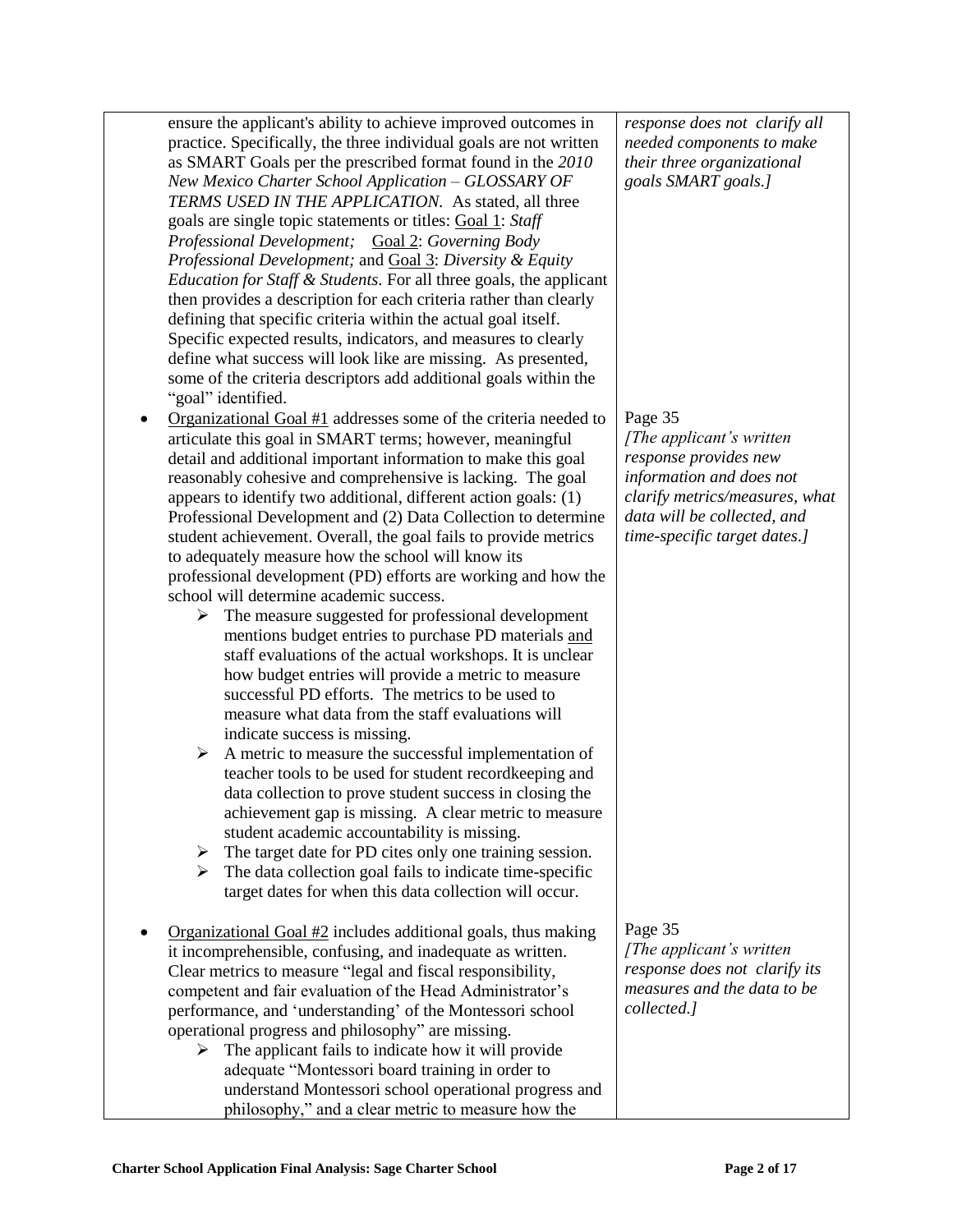| school will know the governing body clearly<br>understands these concepts is missing. The data to be<br>collected to indicate success is not clearly identified.<br>Time-specific, target dates for completing this training<br>➤<br>are not clearly articulated.<br>Organizational Goal #3_This goal fails to provide clear metrics |                               |
|--------------------------------------------------------------------------------------------------------------------------------------------------------------------------------------------------------------------------------------------------------------------------------------------------------------------------------------|-------------------------------|
| to adequately measure how the school will know diversity and                                                                                                                                                                                                                                                                         | Page 36                       |
| equity education staff training is effectively being implemented                                                                                                                                                                                                                                                                     | [The applicant's written]     |
| and yielding improved results. The data to be collected is not                                                                                                                                                                                                                                                                       | response does not clarify the |
| clearly identified.                                                                                                                                                                                                                                                                                                                  | measures for this goal.]      |
| Specific timeline target dates for the staff training are<br>➤                                                                                                                                                                                                                                                                       |                               |
| not addressed.                                                                                                                                                                                                                                                                                                                       |                               |
| $\triangleright$ The application fails to identify what specific                                                                                                                                                                                                                                                                     |                               |
| data/information will be gathered from the                                                                                                                                                                                                                                                                                           |                               |
| "Community Data Surveys" and the metric(s) to be                                                                                                                                                                                                                                                                                     |                               |
| used to measure expected change. It is also unclear                                                                                                                                                                                                                                                                                  |                               |
| what measures will be used to "evaluate the benefits of                                                                                                                                                                                                                                                                              |                               |
| community diversity." Clear definitions are also not                                                                                                                                                                                                                                                                                 |                               |
| provided.<br>$\triangleright$ Substantial concern is raised regarding the timeline and                                                                                                                                                                                                                                               |                               |
| the school's ability to adequately impact needed change                                                                                                                                                                                                                                                                              |                               |
| with the 5-year target date timeline identified. The need                                                                                                                                                                                                                                                                            |                               |
| for annual data review and potential change/revisions                                                                                                                                                                                                                                                                                |                               |
| raises additional substantial concerns for the applicant                                                                                                                                                                                                                                                                             |                               |
| to meet their goals in practice.                                                                                                                                                                                                                                                                                                     | Page 40                       |
|                                                                                                                                                                                                                                                                                                                                      | [The applicant's written]     |
|                                                                                                                                                                                                                                                                                                                                      | response satisfies the        |
| <b>Explanation of Need</b>                                                                                                                                                                                                                                                                                                           | concern.]                     |
| SCS specifically identifies their target population to be "low income,"                                                                                                                                                                                                                                                              |                               |
| but this is not reflected in the mission statement.                                                                                                                                                                                                                                                                                  |                               |
|                                                                                                                                                                                                                                                                                                                                      |                               |

### **II. EDUCATIONAL PLAN**

The educational plan should describe who the school expects to serve; what the students will achieve; how they will achieve it; and how the school will evaluate performance. It should provide a clear picture of what a student who attends the school will experience in terms of educational climate, structure, materials, schedule, assessment and outcomes.

### **ANALYSIS: CURRICULUM FRAMEWORK**

| <b>Criteria Not Sufficiently Addressed, Concerns &amp; Additional</b><br><b>Questions</b>                                | Reference |
|--------------------------------------------------------------------------------------------------------------------------|-----------|
| <b>Philosophy and Approach to Instruction</b><br>The application states that the Montessori methodology was<br>$\bullet$ |           |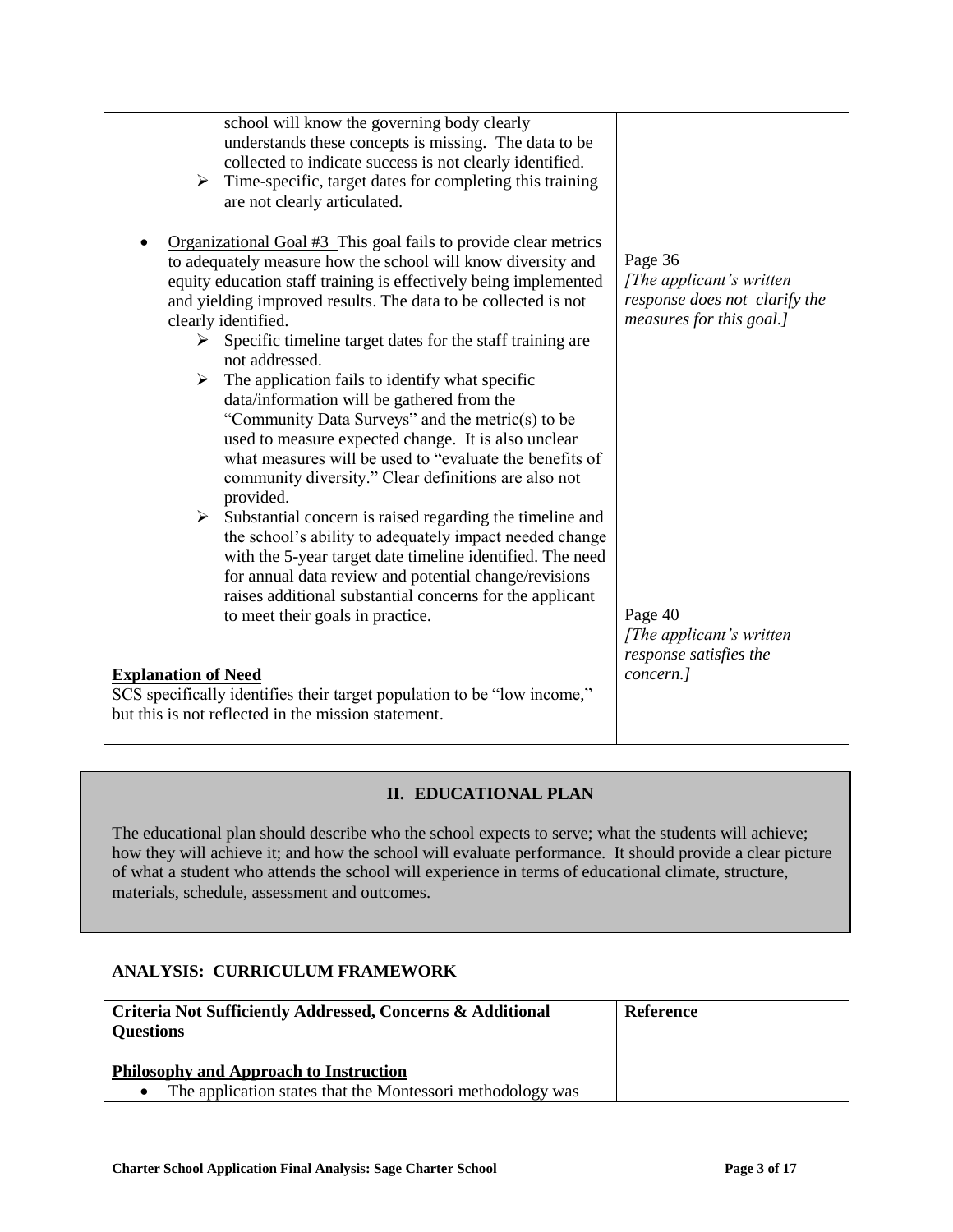| chosen based on supportive research data, including research<br>from varied sources and research data confirming the success of<br>"mixed-age" developmental groupings, hands-on learning,<br>cosmic education, and an anecdotal listing of why Montessori<br>was selected. In addition, reference is made to the publication<br>titled Montessori: The Science Behind the Genius 2005,<br>indicating that within the publication is current scientific<br>research that "provides the most compelling data (to) show the<br>Montessori Method to work equally well for children of various<br>ability, ethnic, economic, and social backgrounds. To date,<br>Montessori education is the most researched educational system<br>in the world." The application lacks significant detail that<br>specifically cites any of these research points to support the<br>stated conclusions. Cosmic Education is not listed as an<br>approach to the instructional methods. | Pages 44-45<br>[The applicant's written]<br>response does not clarify<br>research points to support the<br>claims made.]                                |
|----------------------------------------------------------------------------------------------------------------------------------------------------------------------------------------------------------------------------------------------------------------------------------------------------------------------------------------------------------------------------------------------------------------------------------------------------------------------------------------------------------------------------------------------------------------------------------------------------------------------------------------------------------------------------------------------------------------------------------------------------------------------------------------------------------------------------------------------------------------------------------------------------------------------------------------------------------------------|---------------------------------------------------------------------------------------------------------------------------------------------------------|
| <b>Description of the Curriculum</b><br>Significant detail and important additional information<br>describing the contents, instructional delivery, assessment,<br>development, and implementation of curriculum for the<br>"Student Service Learning" elective course are missing.                                                                                                                                                                                                                                                                                                                                                                                                                                                                                                                                                                                                                                                                                  | Page 95<br>[The applicant's written]<br>response satisfies the<br>concern.]                                                                             |
| Significant detail and important additional information<br>describing the contents, development, and implementation of<br>curriculum for the "Project" course are missing.                                                                                                                                                                                                                                                                                                                                                                                                                                                                                                                                                                                                                                                                                                                                                                                           | Page 95<br>[The applicant's written<br>response satisfies the<br>concern.]                                                                              |
| Significant detail and important additional information<br>describing the contents, development, and implementation of<br>curriculum for PE and Music are missing.                                                                                                                                                                                                                                                                                                                                                                                                                                                                                                                                                                                                                                                                                                                                                                                                   | Page 95<br>[The applicant's written<br>response does not clarify the<br>contents, development and<br>implementation of curriculum<br>for PE and Music.] |
| Significant detail and important additional information for how<br>and at what grade levels The Six Traits of Writing - Portfolios<br>will be implemented are missing.                                                                                                                                                                                                                                                                                                                                                                                                                                                                                                                                                                                                                                                                                                                                                                                               | Page 106<br>[The applicant's written]<br>response satisfies the<br>concern.]                                                                            |
| Significant detail and important additional information for how<br>and at what grade levels the Language from the Roots Up<br>curriculum will be implemented are missing.                                                                                                                                                                                                                                                                                                                                                                                                                                                                                                                                                                                                                                                                                                                                                                                            | Page 108<br>[The applicant's written]<br>response satisfies the<br>concern.]                                                                            |
| Meaningful detail and additional important information                                                                                                                                                                                                                                                                                                                                                                                                                                                                                                                                                                                                                                                                                                                                                                                                                                                                                                               | Page 87<br>[The applicant's written                                                                                                                     |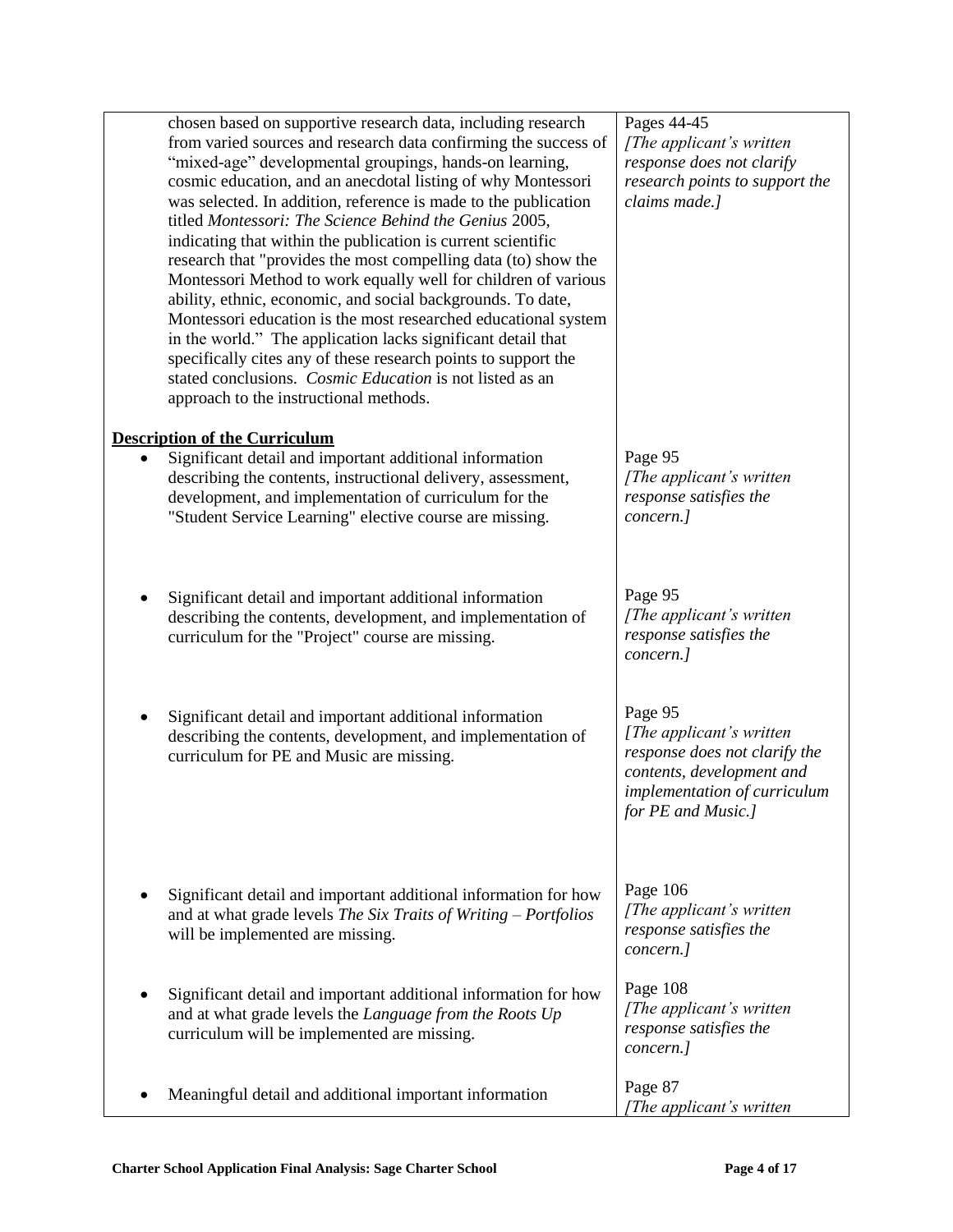| identifying what set of skills will indicate mastery within the<br>Measurable Outcomes is missing.                                                                                                                                                                                                                                                                                                                                                                                                                                | response clarifies outcomes;<br>however, clear measures and<br>metrics for the outcomes are<br>not explained.]                                                                                                                                                              |
|-----------------------------------------------------------------------------------------------------------------------------------------------------------------------------------------------------------------------------------------------------------------------------------------------------------------------------------------------------------------------------------------------------------------------------------------------------------------------------------------------------------------------------------|-----------------------------------------------------------------------------------------------------------------------------------------------------------------------------------------------------------------------------------------------------------------------------|
| <b>Alignment with NM Standards</b><br>Significant detail and important additional information specifying how<br>the Project and Student Service Learning courses and PE will be<br>aligned to NM content standards are missing.                                                                                                                                                                                                                                                                                                   | Page 95<br>[The applicant's written]<br>response satisfies the<br>concern.]                                                                                                                                                                                                 |
| <b>Strategies and Methods</b><br>The example presented, "Fundamental Needs of Man," does not<br>include the strategies, Cosmic Curriculum or Peace Education.<br>These two strategies are not explained or detailed throughout<br>the curriculum.                                                                                                                                                                                                                                                                                 | Page 79-80<br>[The applicant's written<br>response satisfies the<br>concern.]                                                                                                                                                                                               |
| The concept of competition among students to create artificial<br>motivation lacks meaningful detail and requires important<br>additional information and research-based data to be reasonably<br>comprehensive. An outline of what students are allowed or<br>encouraged to compete for is lacking. It is unclear if students<br>will be competing for grades, seating, recognition, etc.<br>Meaningful explanation to support what the competition<br>concept/framework would look like in a multi-age classroom is<br>lacking. | Page 84<br>[The applicant's written]<br>response satisfies the<br>concern.]                                                                                                                                                                                                 |
| Meaningful detail and important additional information about<br>٠<br>how the secondary "pod" groupings will be determined and<br>how students in "pods" advance from level to level are missing.<br>Significant detail and important information to address how the<br>proposed "Student Service Learning" and "Project" elective<br>courses will be delivered are missing. Also missing are<br>strategies and methods for the delivery of Music and required<br>PE courses.                                                      | Page 86<br>[The applicant's written]<br>response provides new<br>information.]<br>Page 79<br>[The applicant's written]<br>response does not clarify the<br>strategies and methods to be<br>used for delivering the Service<br>Learning/Project, Music, and<br>PE courses .] |

## **ANALYSIS: EDUCATIONAL PROGRAM**

| Criteria Not Sufficiently Addressed, Concerns & Additional | Reference |
|------------------------------------------------------------|-----------|
| <b>Questions</b>                                           |           |
| <b>Length of School Day and School Year</b>                |           |
|                                                            |           |
|                                                            |           |
| <b>Grade Levels, Class Size and Projected Enrollment</b>   |           |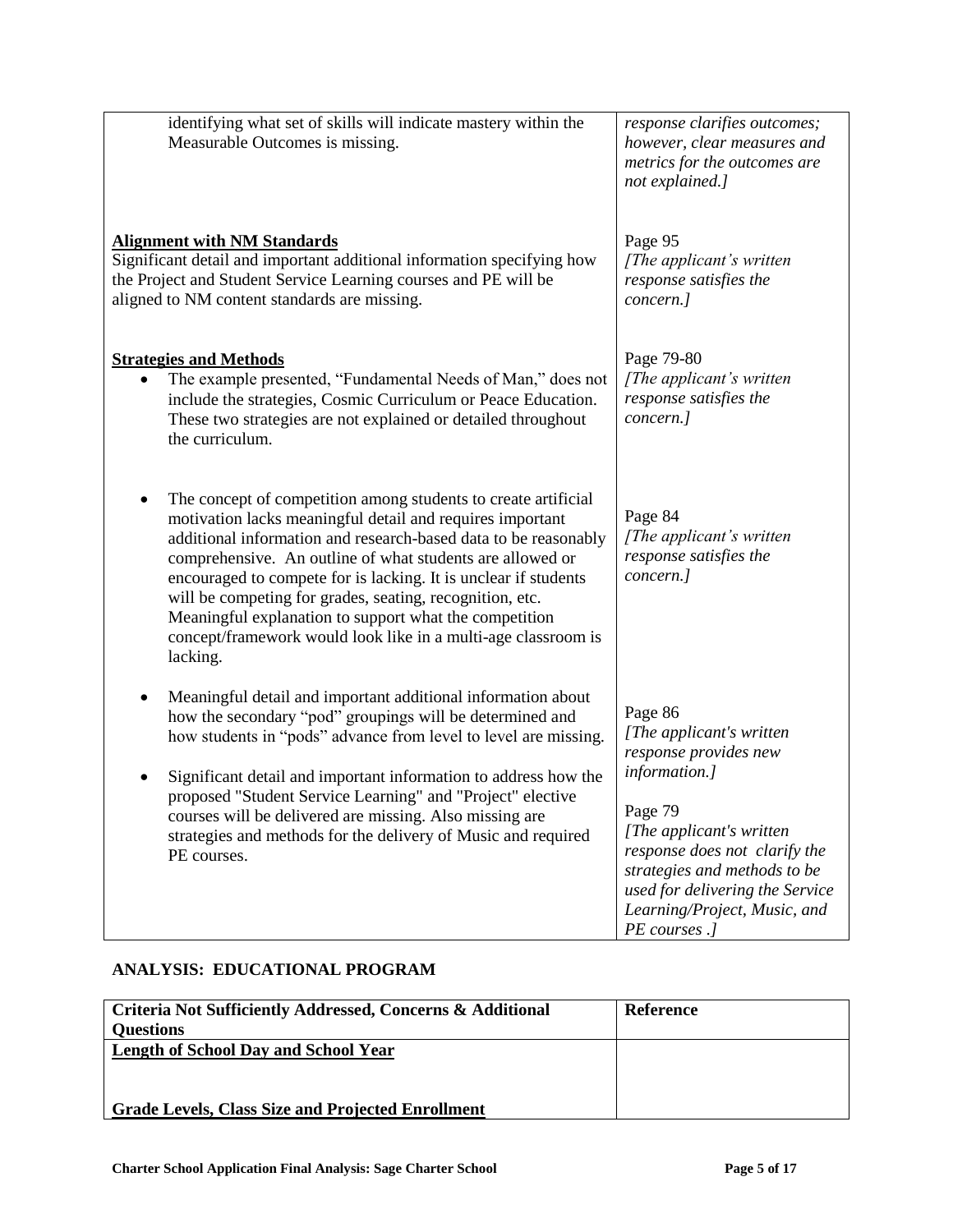| <b>Graduation Requirements</b>                                            |                                    |
|---------------------------------------------------------------------------|------------------------------------|
| This section lacks meaningful and important additional information        | Pages 93-95                        |
| regarding its proposed graduation requirements. Specifically,             | [The applicant's written           |
| $\triangleright$ The required .5 credit Health course is omitted from the | response satisfies the             |
| high school's graduation requirements, thus reflecting                    | concern.]                          |
| noncompliance with current graduation and elective                        |                                    |
| requirements of 7 credits.                                                |                                    |
| $\triangleright$ The application proposes to identify two specific        |                                    |
| elective courses (of the seven required elective credits)                 | [The applicant incorrectly]        |
| to be required of all graduates -- Student Service                        | cites 7.5 electives for            |
| <i>Learning</i> and <i>Project</i> -- thus changing the school's          | graduation; per current            |
| required graduation courses. This is not clearly                          | statute, electives = $7$ credits.] |
| articulated within the graduation requirements.                           |                                    |

Τ

### **ANALYSIS: STUDENT PERFORMANCE EXPECTATIONS**

Г

| Criteria Not Sufficiently Addressed, Concerns & Additional                                                                                                                                                                                                                                                                                                                                                                                                                                                                                                                                                                                                                                                                                                                                                                                                                                                                                                                                                                                                                                      | Reference                                                                                                                                                                                                                       |
|-------------------------------------------------------------------------------------------------------------------------------------------------------------------------------------------------------------------------------------------------------------------------------------------------------------------------------------------------------------------------------------------------------------------------------------------------------------------------------------------------------------------------------------------------------------------------------------------------------------------------------------------------------------------------------------------------------------------------------------------------------------------------------------------------------------------------------------------------------------------------------------------------------------------------------------------------------------------------------------------------------------------------------------------------------------------------------------------------|---------------------------------------------------------------------------------------------------------------------------------------------------------------------------------------------------------------------------------|
| <b>Questions</b>                                                                                                                                                                                                                                                                                                                                                                                                                                                                                                                                                                                                                                                                                                                                                                                                                                                                                                                                                                                                                                                                                |                                                                                                                                                                                                                                 |
| <b>Student-centered SMART Goals</b><br>This section lacks significant detail and important additional<br>information to be reasonably comprehensive in identifying<br>student-centered goals with clearly defined measures that are<br>time-specific with target dates to assess student performance<br>during the full 5-year term of the applicant's proposed charter<br>application.                                                                                                                                                                                                                                                                                                                                                                                                                                                                                                                                                                                                                                                                                                         | Pages 106-108<br>[The applicant's written]<br>response does not define<br>measures for Student Goals.]                                                                                                                          |
| Each of the three student-centered goals lacks significant detail,<br>important additional information, definition, and measures to<br>ensure the applicant's ability to achieve improved outcomes in<br>practice. Specifically, the three individual goals are not written<br>as SMART Goals per the prescribed format found in the 2010<br>New Mexico Charter School Application - GLOSSARY OF<br>TERMS USED IN THE APPLICATION. As stated, the first<br>goal is a single, topic/title statement: $\frac{Goal 1}{.}$ Literacy – The Six<br>traits of Writing $-$ Portfolios, and the second goal is a<br>subject/course title: Goal 2: Geometry/Math. For all three<br>goals, the applicant then provides a description for each criteria<br>rather than clearly defining that specific criteria within the<br>actual goal itself. Specific expected results, indicators, and<br>measures to clearly define what success will look like are<br>missing. As presented, some of the criteria descriptors<br>presented add additional goals within the topic or<br>subject/course goal provided. | Pages 106-108<br>[The applicant's written<br>response does not clarify<br>what the expected results,<br>indicators, and measures to<br>clearly define what success<br>will look like will be and does<br>not clarify measures.] |
| Student-centered goals to address the required project-based<br>$\bullet$<br>component identified in this school's proposed educational plan                                                                                                                                                                                                                                                                                                                                                                                                                                                                                                                                                                                                                                                                                                                                                                                                                                                                                                                                                    | Page 106<br>[The applicant's written]<br>response satisfies the<br>concern.]                                                                                                                                                    |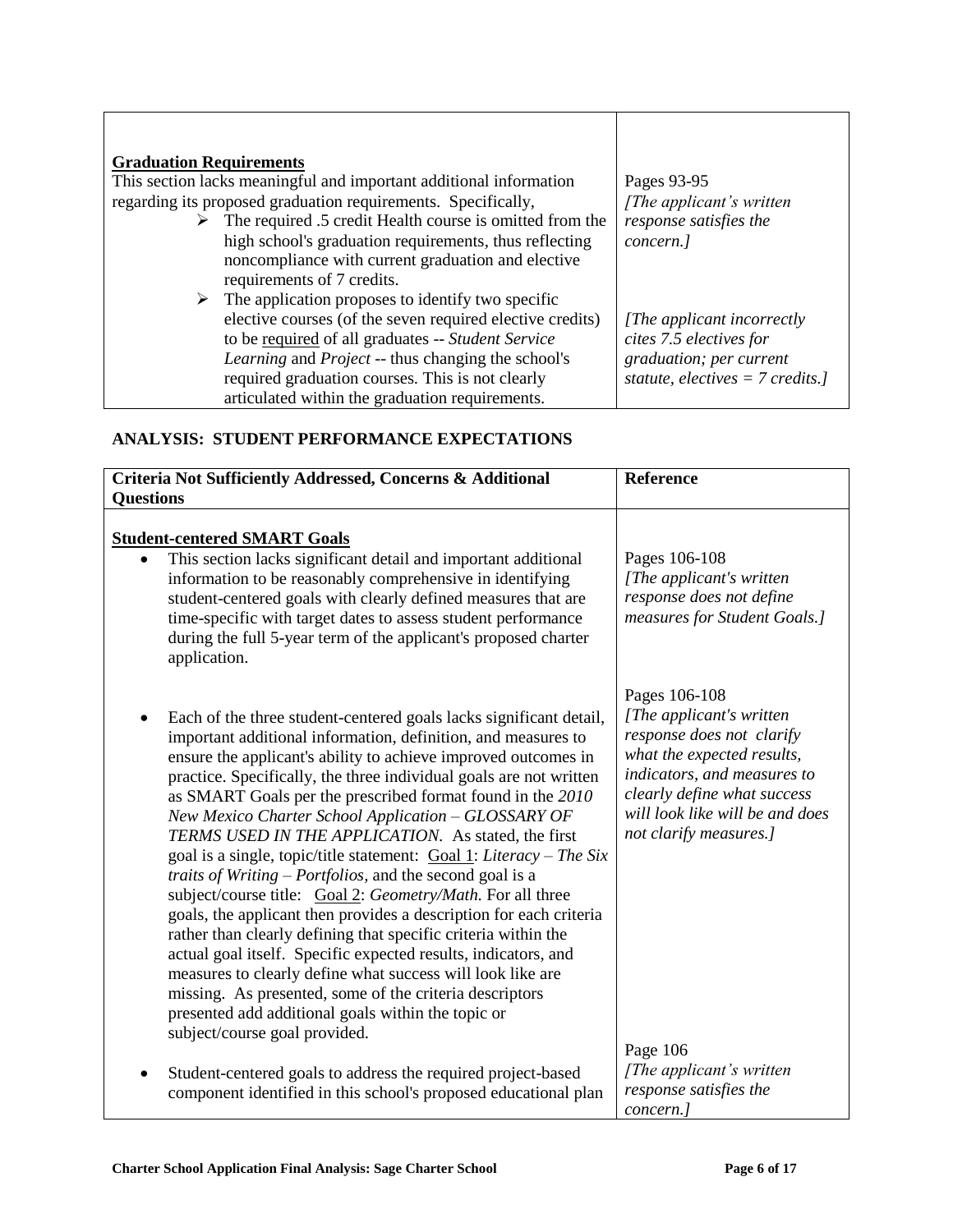#### are missing.

- Goal #1 *- Literacy*: This "goal" is missing a clear definition for what specific literacy indicators it intends to assess, and clear metrics to measure specific literacy indicators/activities and student "improvement" and "success" are missing. The specific indicators of improvement/success and the specific data to be collected that will indicate that progress/achievement has been accomplished are missing.
	- $\triangleright$  The goal states that SCS "will put forth extra effort, support, and instruction to meet the needs of low achievement and special needs students" yet fails to identify the specific activities that will be implemented to accomplish these strategies/ tasks. Further, the goal fails to address how it will serve the specific needs of all students.
	- $\triangleright$  The timeline only identifies reviewing student's performance expectations for one full year and fails to identify clear metrics to measure growth. Plans for assessing students for years 2-5 are missing. Expectations for HS students are missing.
	- $\triangleright$  The specific "teacher assessment and feedback" components are missing. The specific data to be gathered and information to be assessed from the formative assessment cumulative writing samples contained in portfolios is not identified.
	- $\triangleright$  Identification of when and what the "multiple" opportunities for writing and assessment of written work" is missing. Expected outcomes with clear metrics to measure improved results are missing.
	- $\triangleright$  Identification of when and how much "additional" instructional time" will be expected is missing. Expected outcomes with clear metrics to measure improved results/growth are missing.

Page 106 *[The applicant's written response provides new information.]*

*[The applicant's written response does not clarify the specific activities to be implemented to meet the needs of low achievement and special needs students.]*

*[The applicant's written response does not clarify clear metrics to measure growth or expectations for HS students.]*

*[The applicant's written response does not clarify what data will be gathered and what information will be assessed from the formative writing samples.]*

*[The applicant's written response does not clarify when and what the multiple opportunities for writing and assessment of written work will be, and expected outcomes with clear metrics are also not provided.]*

*[The applicant's written response does not clarify when and how much additional instructional time will be expected, and expected outcomes with clear metrics to measure for improvement/growth are not provided.]*

*[The applicant's written*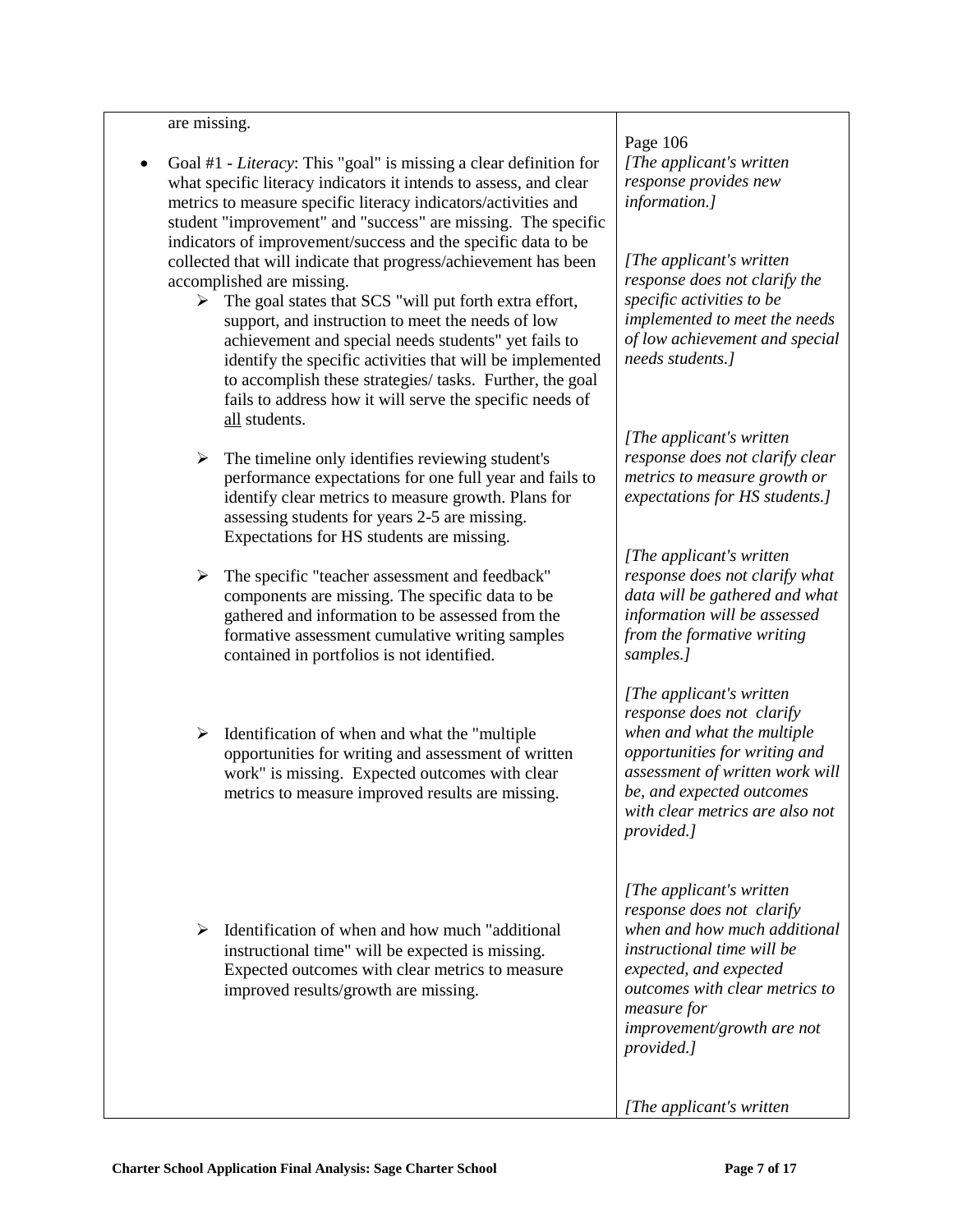|   | <b>Charter School Application Final Analysis: Sage Charter School</b>                                                                                                                                                                                                                 | Page 8 of 17                                                                                                                                                                                                                                                                                         |
|---|---------------------------------------------------------------------------------------------------------------------------------------------------------------------------------------------------------------------------------------------------------------------------------------|------------------------------------------------------------------------------------------------------------------------------------------------------------------------------------------------------------------------------------------------------------------------------------------------------|
|   | $\triangleright$ Expected outcomes that will indicate<br>improvement/progress for student lessons and weekly<br>tests are missing. Identification of the measure and<br>timeframe for "continue to improve thereafter" for<br>student scores on the NMSBA are missing. Grade          | [The applicant's written]<br>response does not clarify time<br>frame, measures for the<br>English/Language and Latin                                                                                                                                                                                 |
| ≻ | Specific measures to indicate expected student<br>outcomes for the grades 4-8 "Language from the Roots<br>Up" curriculum are missing. Expected outcomes for<br>years 2-5 are also missing.                                                                                            | [The applicant's written]<br>response does not clarify<br>specific measures for grades 4-<br>8 "Language from the Roots<br>$Up$ " curriculum.]                                                                                                                                                       |
|   | Vocabulary: This "goal" is not concisely or correctly stated but<br>does appear to address all criteria, though the grade levels to be<br>assessed are not specifically articulated ("for every new student<br>and as a review for Montessori students as well.").                    | [The applicant's written]<br>response satisfies the<br>concern.]                                                                                                                                                                                                                                     |
|   | $\triangleright$ The timeline only identifies reviewing student's<br>performance expectations for one full year and fails to<br>identify clear measures to define growth. Plans for<br>assessing students for years 2-5 are missing, and<br>expectations for HS students are missing. | Pages 107-108<br>[The applicant's written]<br>response satisfies the concern<br>except for the missing HS<br>expectations.]                                                                                                                                                                          |
|   | $\triangleright$ Clear metrics to measure how much students will "meet"<br>or exceed" state levels of proficiency in Geometry and<br>NMSBA testing are missing. Expected levels of<br>improvement of student scores in Geometry are<br>missing.                                       | Page 107<br>[The applicant's written]<br>response does not clarify clear<br>metrics to measure how much<br>students will meet or exceed<br>state proficiency levels in<br>Geometry and NMSBA testing.<br>Also not clarified are expected<br>levels of improvement of<br>student scores in Geometry.] |
|   | and problem solving skills. Further, specific metrics to measure<br>expected improvement/growth of students' formative<br>assessment results of geometry tests and portfolios are missing.                                                                                            | skills, and metrics to measure<br>expected improvement/growth<br>of formative assessment results<br>in geometry and portfolios are<br>also not provided.]                                                                                                                                            |

- $\triangleright$  Identification of clear measures reflecting how much "narrowing the New Mexico Achievement Gap for all students" is expected to be is missing.
- Goal #2 *Geometry/Math*: This "goal" is missing metrics to measure expected improvement of 1st-6th grade students' math

*response does not clarify clear measures for narrowing the NM achievement gap.]*

*[The applicant's written response does not clarify metrics to measure expected improvement for grades 1-6 math and problem solving*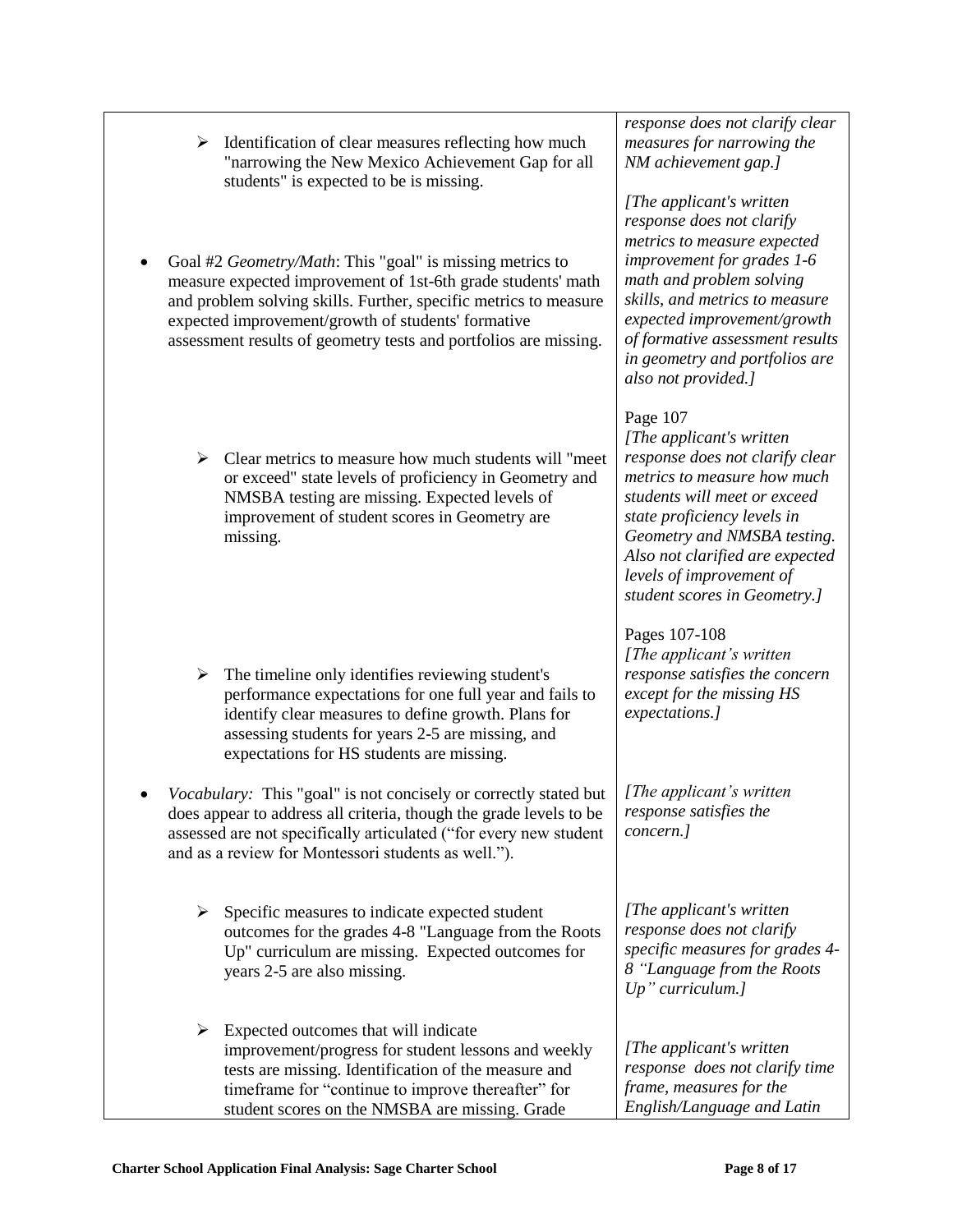|           | levels are also not identified.                                                                                                                                                                                                                                                          | and Greek curriculum, and<br>also does not clarify what the |
|-----------|------------------------------------------------------------------------------------------------------------------------------------------------------------------------------------------------------------------------------------------------------------------------------------------|-------------------------------------------------------------|
| ➤         | Meaningful detail, important additional information,<br>and measures are lacking to demonstrate how "The<br>Montessori English/Language curriculum timelines<br>exceeds the NM Benchmarks"                                                                                               | time span covered "through the<br>grades over the years."]  |
| ➤         | Significant detail is missing to clearly define what time<br>span "through the grades over the years" refers to,<br>and a specific measure and metric to indicate<br>improvement starting from the "lower elementary" in<br>the Latin and Greek curriculum implementation is<br>missing. |                                                             |
| Alignment |                                                                                                                                                                                                                                                                                          |                                                             |

### **ANALYSIS: PLAN FOR EVALUATING STUDENT PERFORMANCE**

| Criteria Not Sufficiently Addressed, Concerns & Additional<br><b>Questions</b>                                                                                                                                                                                                                                                                                                                                                                                  | <b>Reference</b>                                                                                                                                                                                                                                                                           |
|-----------------------------------------------------------------------------------------------------------------------------------------------------------------------------------------------------------------------------------------------------------------------------------------------------------------------------------------------------------------------------------------------------------------------------------------------------------------|--------------------------------------------------------------------------------------------------------------------------------------------------------------------------------------------------------------------------------------------------------------------------------------------|
| <b>Types of Assessments</b><br>Specific short-cycle assessments to be implemented and NMSBA are<br>not identified as required assessments in this section.                                                                                                                                                                                                                                                                                                      | Page 109-110<br>[The applicant's written]<br>response satisfies the<br>concern.]                                                                                                                                                                                                           |
| <b>Timeline for Achievement</b><br>Substantial concern is raised about the applicant's expectations for<br>student achievement, particularly for those students who may be several<br>grade levels below grade level, to meet grade level proficiency in one<br>year as stated in the application. The application fails to provide a<br>description of how the school will adequately support such students to<br>achieve grade level proficiency in one year. | Page 115<br>[The applicant's written]<br>response does not clarify<br>expectations for below grade<br>level students to meet<br>proficiency nor provide a<br>description of how the school<br>will adequately support such<br>students to achieve grade level<br>proficiency in one year.] |
| <b>Corrective Action</b><br>The application fails to make a distinction between remediation<br>and corrective action.                                                                                                                                                                                                                                                                                                                                           | Pages 113 and 115-119<br>[The applicant's written<br>response satisfies the<br>concern.]                                                                                                                                                                                                   |
| This section is underdeveloped; significant detail and important                                                                                                                                                                                                                                                                                                                                                                                                | Pages 115-119<br>[The applicant's written<br>response clarifies their                                                                                                                                                                                                                      |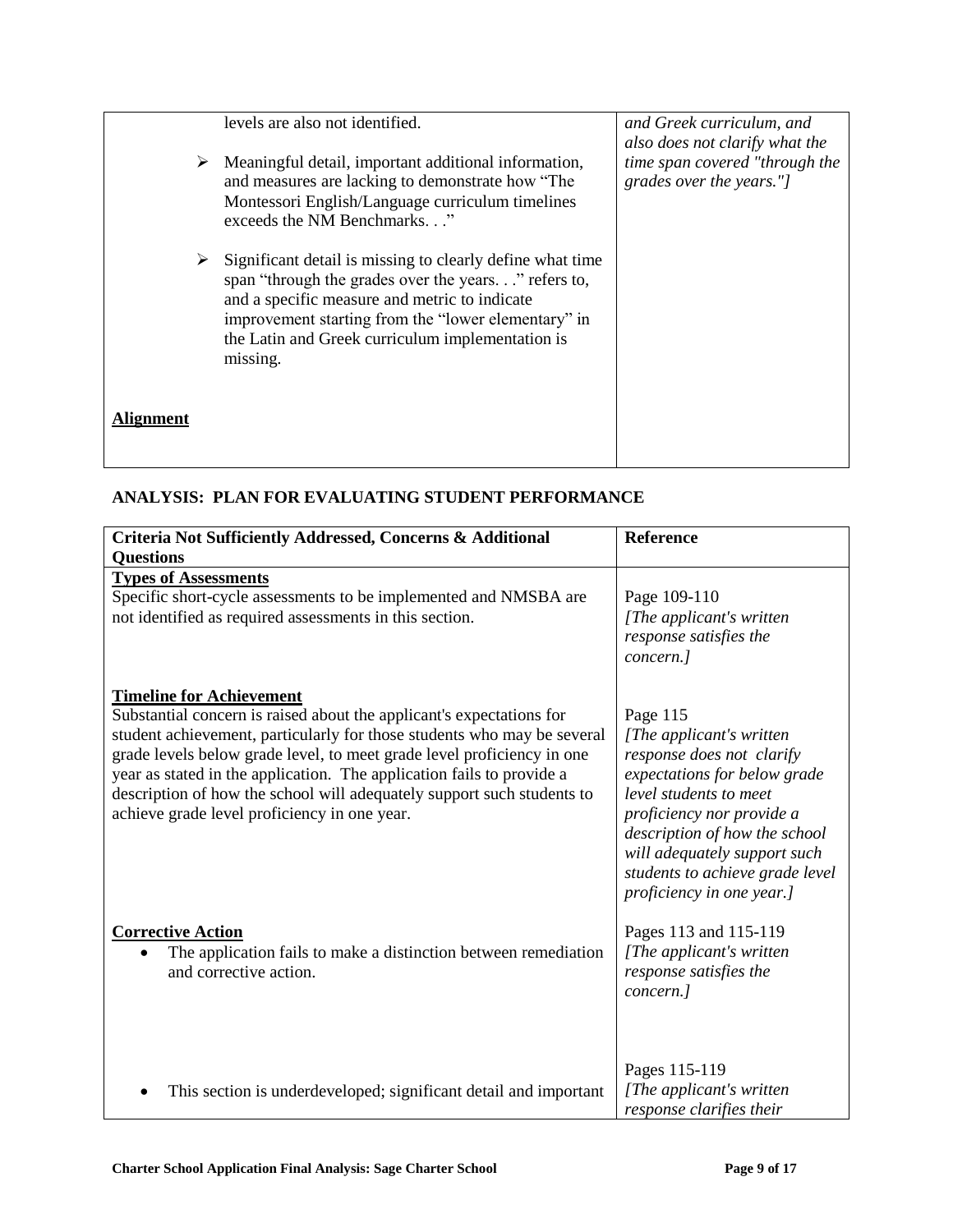|                    | additional information are lacking to identify the specific<br>adjustments the school will make to improve student<br>performance and/or help the school to meet the NM standards.                                                                                                                                                                                                                                                                                                                                                                                                                                                                                                                                                                                                                                                                                                                   | understanding of corrective<br>action and expected responses<br>per school AYP designations.<br>However, this response does<br>not address activities to meet<br>individual student performance<br>corrective action needs.] |
|--------------------|------------------------------------------------------------------------------------------------------------------------------------------------------------------------------------------------------------------------------------------------------------------------------------------------------------------------------------------------------------------------------------------------------------------------------------------------------------------------------------------------------------------------------------------------------------------------------------------------------------------------------------------------------------------------------------------------------------------------------------------------------------------------------------------------------------------------------------------------------------------------------------------------------|------------------------------------------------------------------------------------------------------------------------------------------------------------------------------------------------------------------------------|
| <b>Remediation</b> | Substantial concerns about the applicant's understanding of<br>being a state chartered school with LEA status are raised<br>regarding the following plan to be implemented for students at<br>SCS. Per the application, "H. A student who does not<br>demonstrate academic proficiency for two successive school<br>years shall be referred to the student assistance team for<br>placement in an alternative program designed by the school<br>district. Alternative program plans shall be filed with the<br><i>department."</i> The charter school may not directly transfer<br>students to another district school because the student fails to<br>demonstrate academic proficiency for two successive years.<br>Parent and student choice must determine such decisions.<br>This section lacks significant detail that identifies the specific<br>research-based assessments that will be used. | Page 117<br>[The applicant's written]<br>response satisfies the<br>concern.]<br>Page 109-110<br>[The applicant's written]<br>response does not clarify the<br>specific research-based<br>assessments to be used.]            |
| ٠                  | A distinction was not made with elementary and secondary<br>students and the requirement of payment for remediation and<br>extended day programs.                                                                                                                                                                                                                                                                                                                                                                                                                                                                                                                                                                                                                                                                                                                                                    | Page 116<br>[The applicant's written]<br>response satisfies the<br>concern.]                                                                                                                                                 |
|                    | This section addresses some of the criteria but lacks meaningful<br>detail about what will be done by teachers in the classroom for<br>remediation. What teachers will do when students lack the<br>skills needed for success in a particular activity is not clearly<br>stated in the plan.                                                                                                                                                                                                                                                                                                                                                                                                                                                                                                                                                                                                         | Pages 115-119<br>[The applicant's written<br>response satisfies the<br>concern.]                                                                                                                                             |
|                    | <b>Additional Assessments</b><br>Substantial concern is raised about the applicant's<br>understanding of the difference among "assessment strategies<br>and data" and the evaluative instruments/tools that are used to<br>determine progress. Didactic, discussion, "traditional<br>Montessori assessment philosophy and methods, Montessori<br>approach, consensus building, responsibility, lesson plans"                                                                                                                                                                                                                                                                                                                                                                                                                                                                                         | Pages 110-111<br>[The applicant's written<br>response does not clarify the<br>understanding of the<br>differences.]                                                                                                          |

Т

 $\Gamma$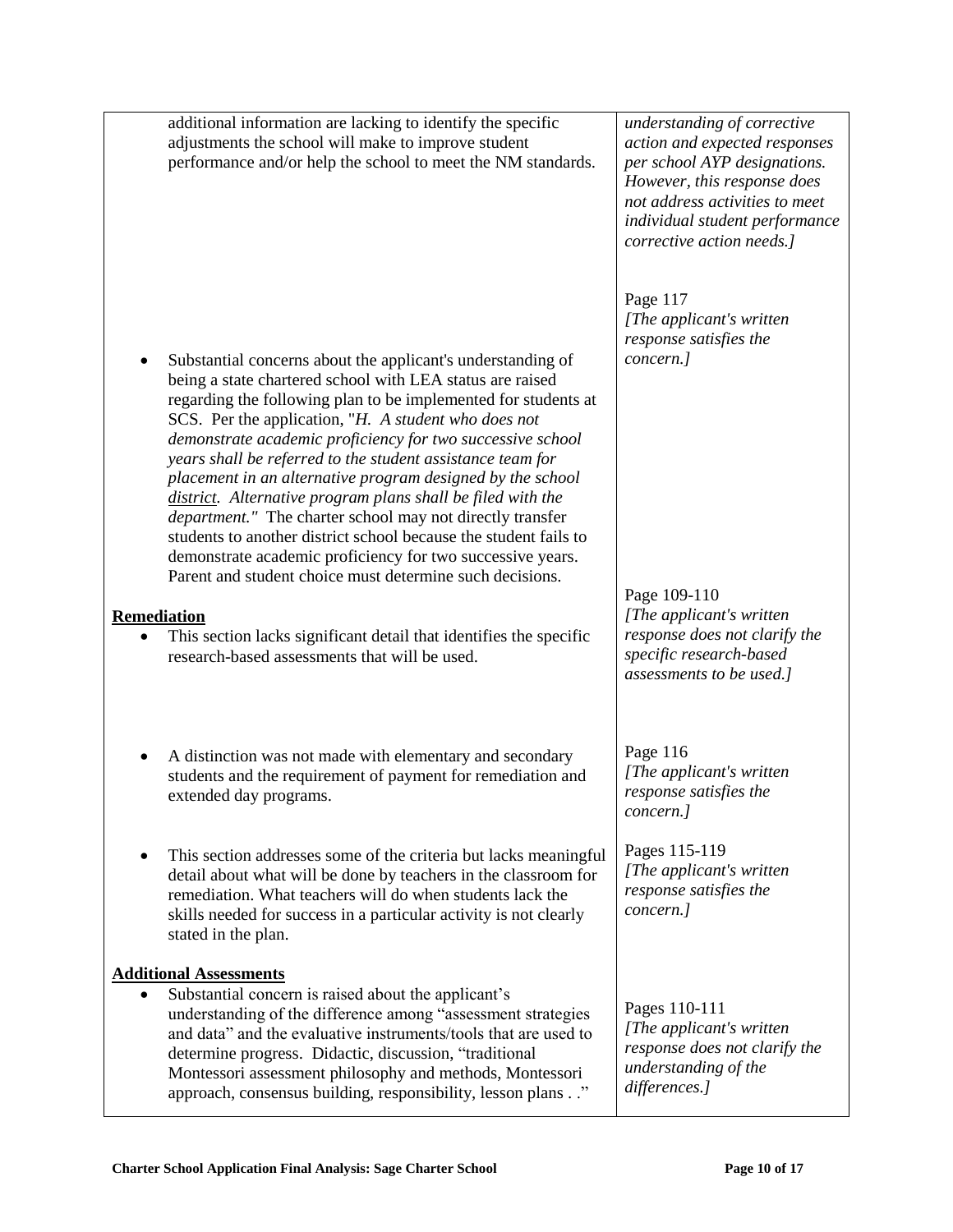| are examples of strategies, tools, and methods.<br>Mastery levels for grades K-3 and 5-12 are missing. Significant<br>$\bullet$<br>detail and important information are missing that clearly define<br>SCS' expectations and criteria for mastery. A "Checklist of | Page 111<br>[The applicant's written]<br>response does not address<br>mastery levels and<br>expectations.] |
|--------------------------------------------------------------------------------------------------------------------------------------------------------------------------------------------------------------------------------------------------------------------|------------------------------------------------------------------------------------------------------------|
| Mastery of Criteria" to be used to track and monitor "the<br>growth and development of each learner" is mentioned but not<br>clearly explained.                                                                                                                    |                                                                                                            |
| <b>Documentation and Reporting</b>                                                                                                                                                                                                                                 | Page 119                                                                                                   |
| Substantial concern is raised about the applicant's understanding of                                                                                                                                                                                               | [The applicant's written]                                                                                  |
| reporting requirements as a state chartered school (LEA); reporting to                                                                                                                                                                                             | response clarifies that a typo                                                                             |
| the local school district is not required.                                                                                                                                                                                                                         | appears in this item; LEA                                                                                  |
|                                                                                                                                                                                                                                                                    | needs to be replaced with                                                                                  |
|                                                                                                                                                                                                                                                                    | NMPED.1                                                                                                    |

### **ANALYSIS: SPECIAL POPULATIONS**

| Criteria Not Sufficiently Addressed, Concerns & Additional<br><b>Questions</b>                                                                                                                                                                                                             | <b>Reference</b>                                                                     |
|--------------------------------------------------------------------------------------------------------------------------------------------------------------------------------------------------------------------------------------------------------------------------------------------|--------------------------------------------------------------------------------------|
| <b>Modifications to meet Individual Student Needs</b><br>Significant detail and additional important information are lacking<br>about what instructional modifications may be implemented for<br>ELL/ESL students.<br><b>Special Education Plan</b><br><b>Access to Ancillary Services</b> | Pages 122-125<br>[The applicant's written]<br>response provides new<br>information.] |

### **III. FINANCIAL PLAN**

The Financial Plan should provide a description of how the school leadership intends to manage the school"s finances, including assurances that public funds will be used appropriately and in compliance with all applicable federal and state requirements and laws. It should present a clear picture of the school's financial viability including the soundness of revenue projections; expenditure requirements; and how well the school"s budget aligns with and supports implementation of the mission and educational plan.

| <b>ANALYSIS: BUDGET</b>                                                                                                                                                                       |                                                                                |  |
|-----------------------------------------------------------------------------------------------------------------------------------------------------------------------------------------------|--------------------------------------------------------------------------------|--|
| Criteria Not Sufficiently Addressed, Concerns & Additional                                                                                                                                    | <b>Reference</b>                                                               |  |
| <b>Questions</b>                                                                                                                                                                              |                                                                                |  |
| <b>Revenue Projection Form 910B5</b>                                                                                                                                                          |                                                                                |  |
| This section lacks meaningful detail and requires additional<br>$\bullet$<br>important information to explain why revenue student<br>membership (SEG) projections don't match the application | Pages 126 and Appendix C<br>[The applicant's written]<br>response provides new |  |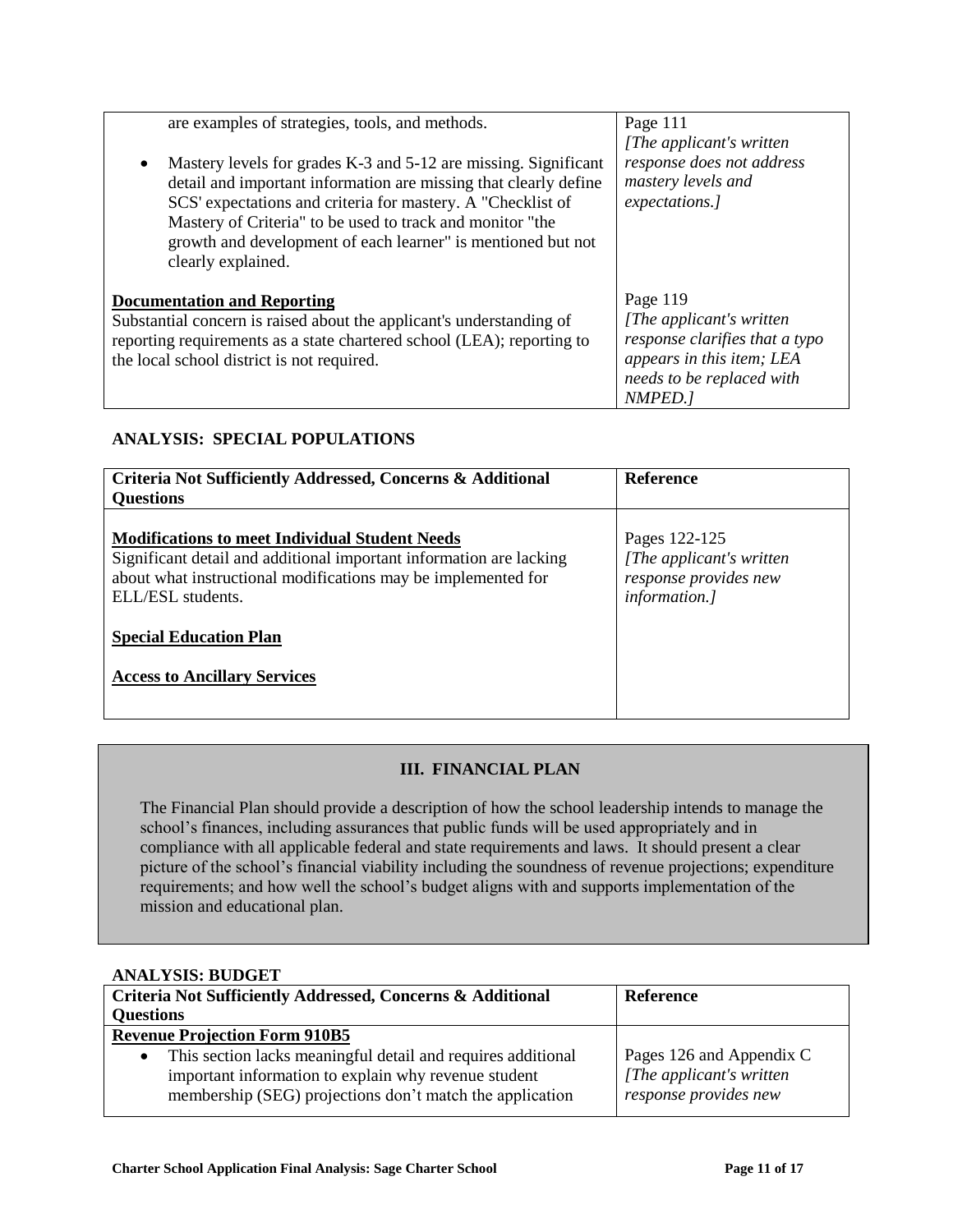|                         | membership (SEG) projections:                                                                                                 | information.]                                                                                                               |
|-------------------------|-------------------------------------------------------------------------------------------------------------------------------|-----------------------------------------------------------------------------------------------------------------------------|
|                         | $\triangleright$ For grades K-8 in year 1 are cited to be 292                                                                 |                                                                                                                             |
|                         | membership, however, the 910B5 reflects projections                                                                           |                                                                                                                             |
|                         | for 280 membership (mem).                                                                                                     |                                                                                                                             |
|                         | $\triangleright$ Year 2 is cited to be 332 mem, but the 910B5 reflects                                                        |                                                                                                                             |
|                         | mem projections for 320.                                                                                                      |                                                                                                                             |
| ➤                       | Year 3 mem projections are cited to be 372 mem, but                                                                           |                                                                                                                             |
|                         | the 910B5 reflects mem projections for 360.                                                                                   |                                                                                                                             |
| ➤                       | Year 4 is cited to be 412 mem, but the 910B5 reflects                                                                         |                                                                                                                             |
|                         | mem projections for 400.                                                                                                      |                                                                                                                             |
|                         | $\triangleright$ Year 5 mem projections are cited to be 452, but the                                                          |                                                                                                                             |
|                         | 910B5 reflects mem projections for 440.                                                                                       |                                                                                                                             |
| <b>Operating Budget</b> | Funding for fine arts, physical education, and Bilingual staff to<br>adequately support the instructional program is missing. | Appendix C<br>[The applicant's written]<br>response does not clarify<br>funding for fine arts, PE, and<br>Bilingual staff.] |
|                         | <b>Revenue and Expenditure Assumptions</b>                                                                                    | Page 128                                                                                                                    |
|                         | The contract services budget fails to include counseling                                                                      | [The applicant's written]                                                                                                   |
| expenditures.           |                                                                                                                               | response satisfies these                                                                                                    |
|                         | The narrative fails to provide a description for the Related                                                                  | concerns.]                                                                                                                  |
|                         | Service personnel expenditure.                                                                                                |                                                                                                                             |
|                         | <b>Revenue Sources Other Than SEG Funds</b>                                                                                   |                                                                                                                             |
|                         |                                                                                                                               |                                                                                                                             |
|                         |                                                                                                                               |                                                                                                                             |
|                         | <b>Expenditure Assumptions for Other Than SEG Funds</b>                                                                       |                                                                                                                             |
|                         |                                                                                                                               |                                                                                                                             |
|                         |                                                                                                                               |                                                                                                                             |

### **ANALYSIS: FISCAL MANAGEMENT**

| Criteria Not Sufficiently Addressed, Concerns & Additional                                                                                                                                                                                                                                                                                                                                                                                  | <b>Reference</b>                                                              |
|---------------------------------------------------------------------------------------------------------------------------------------------------------------------------------------------------------------------------------------------------------------------------------------------------------------------------------------------------------------------------------------------------------------------------------------------|-------------------------------------------------------------------------------|
| <b>Questions</b>                                                                                                                                                                                                                                                                                                                                                                                                                            |                                                                               |
| <b>Fiscal Management Plan</b>                                                                                                                                                                                                                                                                                                                                                                                                               |                                                                               |
| <b>Internal Control Procedures</b><br>The description of "Segregation of duties" addresses some of the<br>criteria but lacks meaningful detail and requires important additional<br>information to be reasonably comprehensive. No position has been<br>identified in the application that will be involved in cash and varied<br>transactions relative to supply, equipment, and purchases.<br><b>Annual Audit of Financial Operations</b> | Page 131<br>[The applicant's written]<br>response satisfies the<br>concerns.] |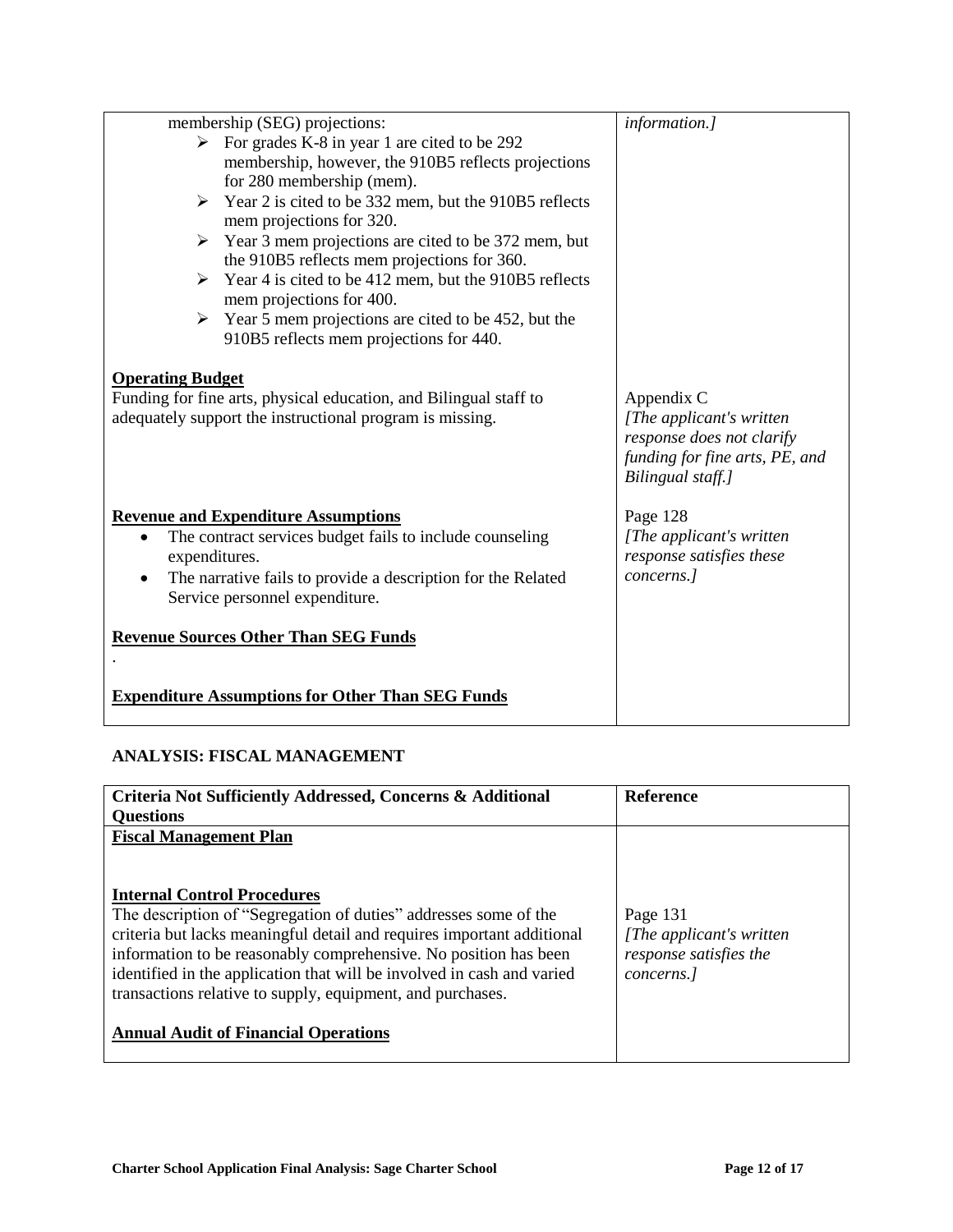#### **IV. GOVERNANCE /MANAGEMENT PLAN**

The Governance/Management Plan should provide an understanding of how the school will be governed and managed. It should present a clear picture of the school"s governance and management practices, what roles and responsibilities various groups and individuals will have, and how those groups will relate to one another. The Plan should outline how decisions are made at the school site, and provide a convincing picture of the school leadership"s capacity to successfully operate the school. In addition, the governing body of a charter school is, first and foremost, publicly accountable for student academic performance and the expenditure of public funds.

### **ANALYSIS: GOVERNANCE /MANAGEMENT STRUCTURE**

| Criteria Not Sufficiently Addressed, Concerns & Additional                                                                                                                                                                                                                                                                                                                                                                                                                                                                                                                                                                                                                                                                                             | Reference                                                                                                                                                                                                                                                                                                                                                                                    |
|--------------------------------------------------------------------------------------------------------------------------------------------------------------------------------------------------------------------------------------------------------------------------------------------------------------------------------------------------------------------------------------------------------------------------------------------------------------------------------------------------------------------------------------------------------------------------------------------------------------------------------------------------------------------------------------------------------------------------------------------------------|----------------------------------------------------------------------------------------------------------------------------------------------------------------------------------------------------------------------------------------------------------------------------------------------------------------------------------------------------------------------------------------------|
| <b>Questions</b>                                                                                                                                                                                                                                                                                                                                                                                                                                                                                                                                                                                                                                                                                                                                       |                                                                                                                                                                                                                                                                                                                                                                                              |
| Governance and site-based management structure<br>Meaningful detail and important information to be reasonably                                                                                                                                                                                                                                                                                                                                                                                                                                                                                                                                                                                                                                         | Pages 136 and 140-142                                                                                                                                                                                                                                                                                                                                                                        |
| comprehensive is lacking about the community outreach,<br>parents, PTC, students, and Student Council roles and<br>relationships as delineated in the organizational chart. The<br>narrative descriptions cite the volunteer and assistive nature of<br>these components, but the downward arrows between these<br>components suggests a "reporting" structure between and<br>among these components.                                                                                                                                                                                                                                                                                                                                                  | [The applicant's written<br>response does not address the<br>reporting structure concern.]                                                                                                                                                                                                                                                                                                   |
| The application states that the Head Administrator and Business<br>Manager "shall serve ex-officio on the Governing Body." This<br>is noncompliant with NM law, which does not allow any<br>employee of the school to be a member on a Governing Body.<br>Section 22-21-1NMSA 1978 prohibits such individuals from<br>serving on the board.                                                                                                                                                                                                                                                                                                                                                                                                            | Page 138<br>[The applicant's written<br>response provides new<br>information by stating that the<br>Head Administrator and<br><b>Business Manager will</b><br>compliantly be serving only on<br>the audit and finance<br>committees.]                                                                                                                                                        |
| <b>Organizational chart and narrative description</b><br>The organizational chart addresses some of the criteria but<br>requires important additional information. The following<br>positions, which were identified in other areas of the<br>application, are missing in the organizational chart: Related<br>Services, Secretary, Information Systems, and Custodian.<br>Additionally, there is no narrative description for these<br>positions.<br>The application states that the "arrows represent two-way<br>communication." While communication appears to be open and<br>two-way, the organizational chart fails to identify a clear<br>reporting structure or a relationship connection between the<br>governing body and the administration. | Page 136<br>[The applicant's written]<br>response clarifies that these<br>positions were purposely<br>omitted from the<br>organizational chart.]<br>Page 136<br>[The applicant's written<br>response clarifies that the<br>narrative that is provided<br>presents a correct<br>interpretation of the<br>organizational chart reporting<br>structure; however, the<br>organizational chart as |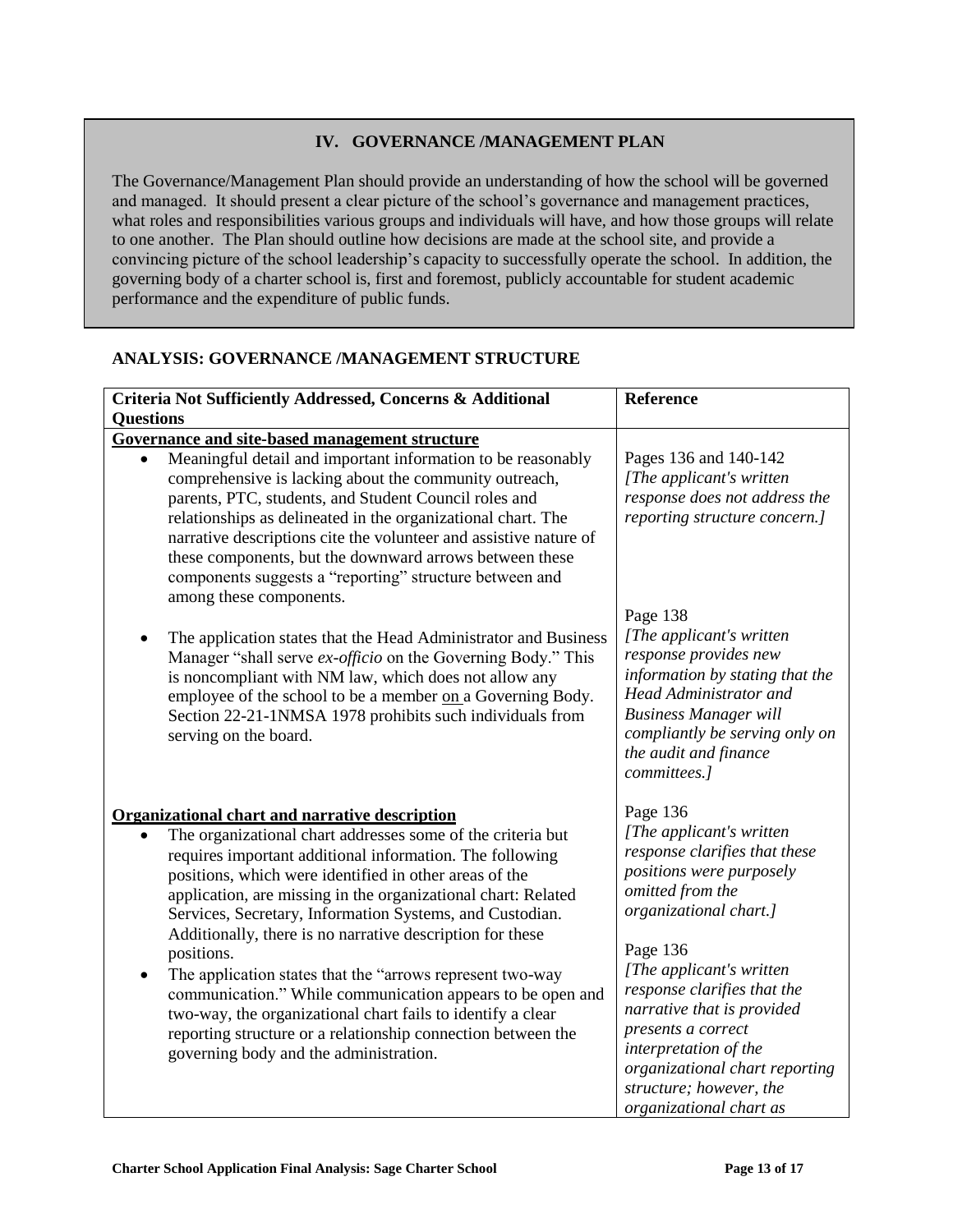### **ANALYSIS: DESCRIPTION OF THE GOVERNING BODY**

| Criteria Not Sufficiently Addressed, Concerns & Additional                                                                                                                                                                                                                                                                                                              | <b>Reference</b>                                                                                                                                |
|-------------------------------------------------------------------------------------------------------------------------------------------------------------------------------------------------------------------------------------------------------------------------------------------------------------------------------------------------------------------------|-------------------------------------------------------------------------------------------------------------------------------------------------|
| <b>Questions</b>                                                                                                                                                                                                                                                                                                                                                        |                                                                                                                                                 |
| <b>Governing Body policies and procedures</b><br>The Head Administrator requirements fail to identify hiring, firing,<br>evaluation, and disciplinary action of employees as duties.<br>List of governing body members and qualifications                                                                                                                               | Page 148<br>[The applicant's written]<br>response does not clarify the<br>concern for this missing<br>information in this specific<br>section.] |
| Staff, families, and community involvement in governance<br>This section addresses some of the criteria but lacks meaningful detail<br>and requires important additional information to identify specifically<br>how families and the community may be actively involved in the<br>governance of the school other than occupying the one seat on the<br>governing body. | Page 153<br>[The applicant's written]<br>response satisfies the concern.<br>This was inadvertently cited in<br>error by the reviewer.]          |

### **ANALYSIS: SCHOOL ORGANIZATIONAL STRUCTURE**

| Criteria Not Sufficiently Addressed, Concerns & Additional<br><b>Questions</b>                                                                                                                                                                                                            | Reference                                                                                                                                         |
|-------------------------------------------------------------------------------------------------------------------------------------------------------------------------------------------------------------------------------------------------------------------------------------------|---------------------------------------------------------------------------------------------------------------------------------------------------|
| Description of site-based management structure and job<br>descriptions for all organizational chart positions<br>Job descriptions for the "Related Services" position,<br>Educational Assistants, Secretary, Information Systems<br>position, and Custodian job descriptions are missing. | Pages 136, 154-159<br>[The applicant's written]<br>response does not clarify these<br>missing job descriptions.]                                  |
| A description of the site-based management structure and<br>relationships for these positions is also missing from this<br>section.                                                                                                                                                       | Pages 154-159<br>[The applicant's written]<br>response does not clarify the<br>missing site-based<br>management structure<br><i>information.]</i> |
| <b>Years 1-5 staffing plan with pupil-teacher ratio supporting</b><br>educational plan                                                                                                                                                                                                    |                                                                                                                                                   |

### **ANALYSIS: EMPLOYEE RELATIONS**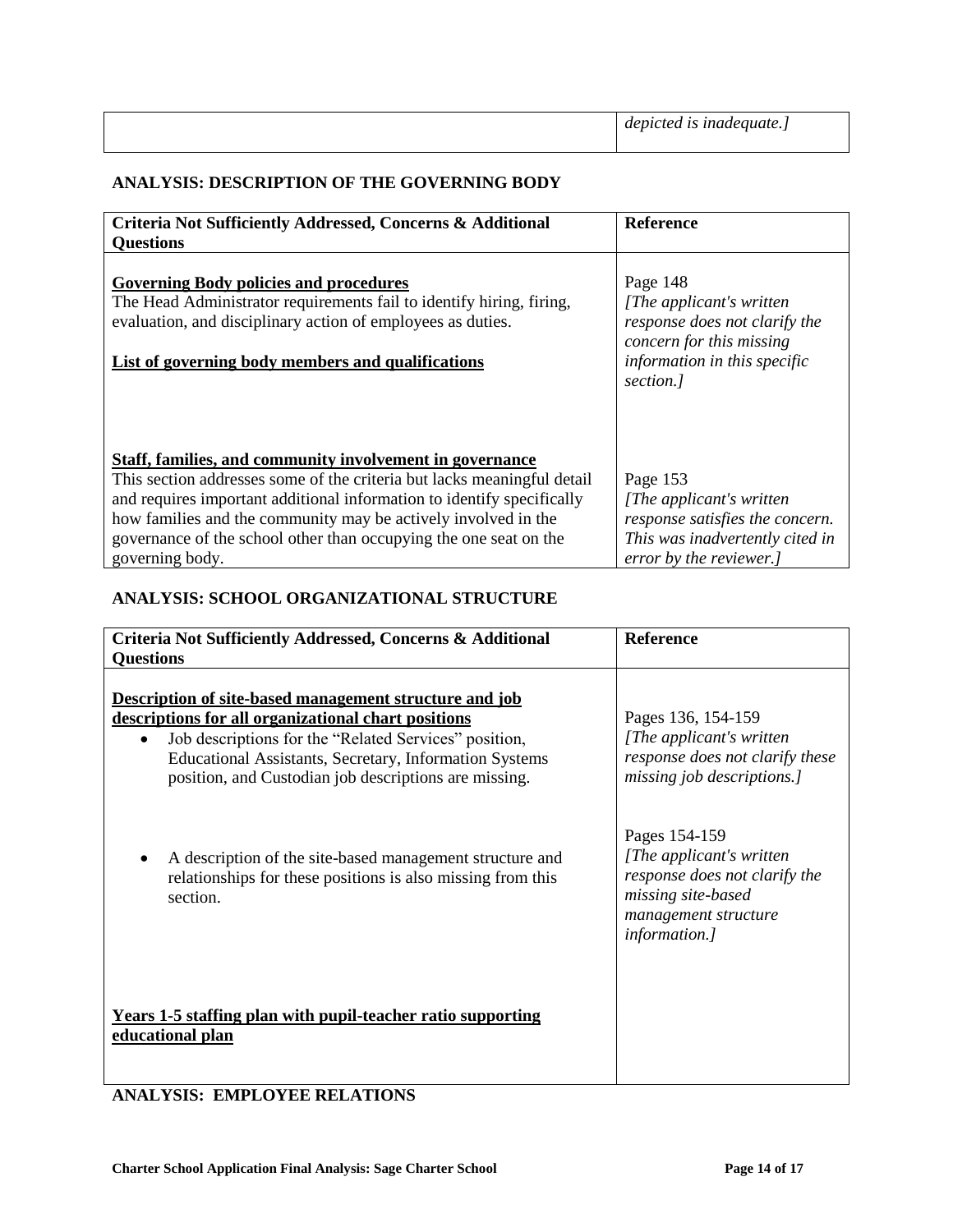| Criteria Not Sufficiently Addressed, Concerns & Additional<br><b>Questions</b>                                                                                                                                                                                                                                                                                                                                                                                                                                                                                                                                                                                                                                                                                                                                      | Reference                                                                                                                                                                                 |
|---------------------------------------------------------------------------------------------------------------------------------------------------------------------------------------------------------------------------------------------------------------------------------------------------------------------------------------------------------------------------------------------------------------------------------------------------------------------------------------------------------------------------------------------------------------------------------------------------------------------------------------------------------------------------------------------------------------------------------------------------------------------------------------------------------------------|-------------------------------------------------------------------------------------------------------------------------------------------------------------------------------------------|
| <b>School's personnel policies and procedures</b><br>A description of and implementation procedures for the<br>required teacher mentoring program for all first-year teachers is<br>missing from this application.                                                                                                                                                                                                                                                                                                                                                                                                                                                                                                                                                                                                  | Appendix A<br>[The applicant's written]<br>response concurs with this<br>omission; new information for<br>implementation of the teacher<br>mentoring program was added<br>to Appendix A.] |
| The Personnel Manual cites "the Human Resources"<br>Department;" however, the organizational chart fails to identify<br>a Human Resource (HR) position and funding for HR is<br>missing from the application. Information citing who will be<br>responsible for HR activities and compliance is missing.                                                                                                                                                                                                                                                                                                                                                                                                                                                                                                            | Appendix A, page 11 &<br>Appendix C<br>[The applicant's written<br>response clarifies that the<br>Head Administrator will be<br>responsible for all HR<br>matters.]                       |
| Proposed salary schedules for all employees<br>The application directed the reader to "the aligned salary scale"<br>table depicted below" for the Head Administrator's salary<br>information – the table is missing.                                                                                                                                                                                                                                                                                                                                                                                                                                                                                                                                                                                                | Page 160<br>[The applicant's written]<br>response does not clarify the<br>omission of the Head<br>Administrator's salary table.]                                                          |
| The minimum annual salary level for Educational Assistants is<br>noncompliant with current NM statute.                                                                                                                                                                                                                                                                                                                                                                                                                                                                                                                                                                                                                                                                                                              | Page 162<br>[The applicant's written<br>response satisfies the<br>concern.]                                                                                                               |
| <b>Evaluation process for staff</b>                                                                                                                                                                                                                                                                                                                                                                                                                                                                                                                                                                                                                                                                                                                                                                                 |                                                                                                                                                                                           |
| <b>Staff discipline process</b><br>Due process procedures for all employees are missing from this<br>application and are not specifically addressed in the personnel manual.<br>Meaningful detail and important information to be reasonably<br>comprehensive are missing. The progressive discipline process states<br>that "a number of tools" may be used "to motivate, correct, and/or<br>discipline employees, including but not limited warnings, reprimands,<br>suspension with or without pay, and discharge, as determined to be<br>appropriate in each individual circumstance." Substantial concern is<br>raised for the applicant's understanding of required due process<br>procedures and levels of correction/appeal and the ability of the<br>applicant to meet personnel requirements in practice. | Appendix A, page 15<br>[The applicant's written]<br>response satisfies the<br>concern.]                                                                                                   |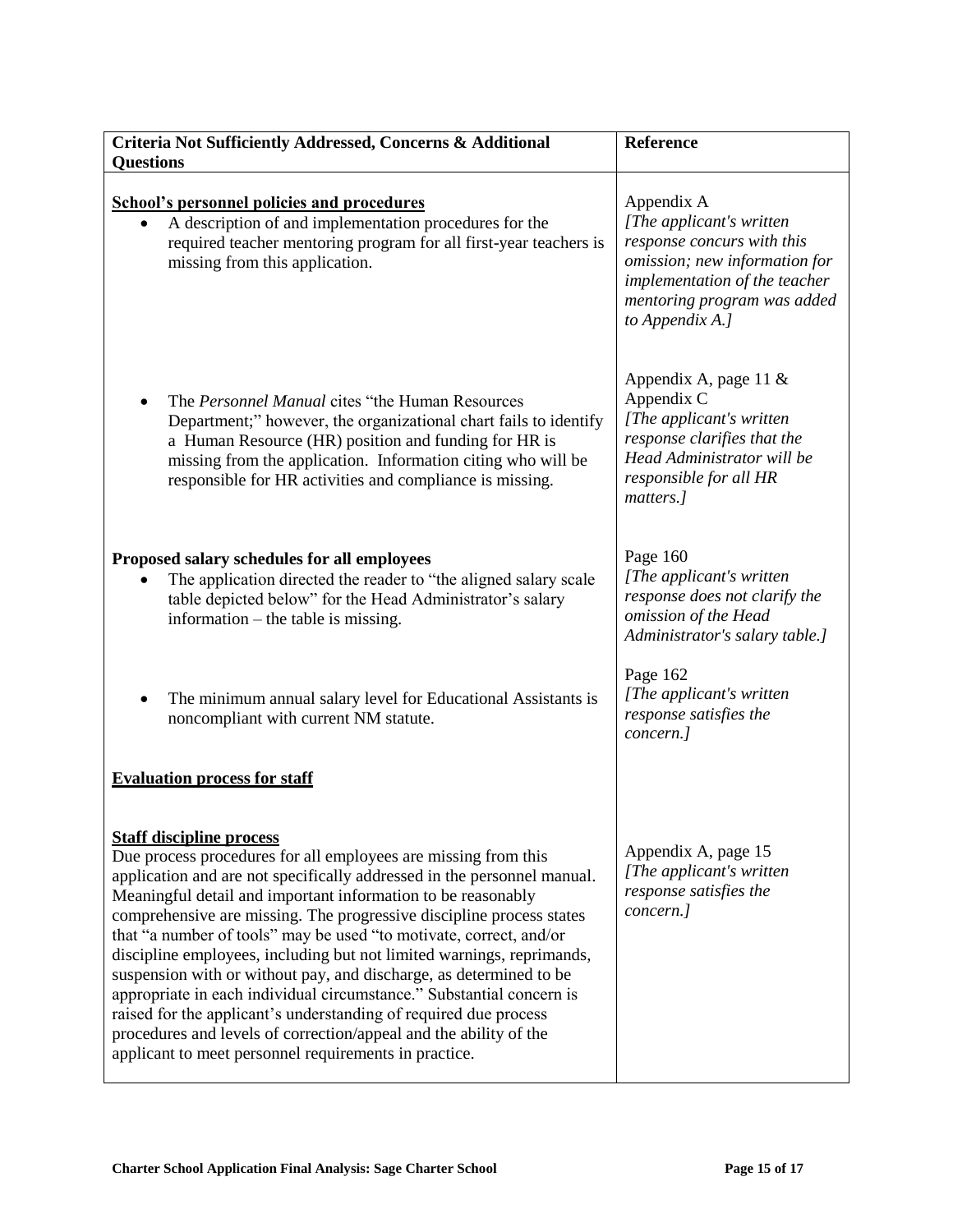### **ANALYSIS: STUDENT ENROLLMENT PROCEDURES AND DISCIPLINE POLICY**

| Criteria Not Sufficiently Addressed, Concerns & Additional                                                                                                                                                                                                                                                                                                                                                                                                                                                                                                                                                                                                            | <b>Reference</b>                                                                                                     |
|-----------------------------------------------------------------------------------------------------------------------------------------------------------------------------------------------------------------------------------------------------------------------------------------------------------------------------------------------------------------------------------------------------------------------------------------------------------------------------------------------------------------------------------------------------------------------------------------------------------------------------------------------------------------------|----------------------------------------------------------------------------------------------------------------------|
| <b>Questions</b>                                                                                                                                                                                                                                                                                                                                                                                                                                                                                                                                                                                                                                                      |                                                                                                                      |
| School enrollment policies and procedures<br>The applicant fails to adhere to the guidance provided by CSD<br>regarding the enrollment and lottery process. This section fails to<br>indicate that the number of available openings (for each grade level) for<br>each lottery will be publicly published. Applicant does not comprehend<br>that first come first served only applies after total spaces have been<br>noted during the published enrollment periods and there are still spaces<br>available. Student information other than contact and grade level<br>information should not be taken prior to a lottery or the need for a<br>lottery is determined. | Pages 166-167<br>[The applicant's written]<br>response does not clarify its<br>enrollment and lottery<br>processes.] |
| <b>Lottery process</b>                                                                                                                                                                                                                                                                                                                                                                                                                                                                                                                                                                                                                                                |                                                                                                                      |
| <b>Description of proposed student discipline policy</b>                                                                                                                                                                                                                                                                                                                                                                                                                                                                                                                                                                                                              |                                                                                                                      |
| Proposed student discipline procedures (appendix)                                                                                                                                                                                                                                                                                                                                                                                                                                                                                                                                                                                                                     |                                                                                                                      |

### **ANALYSIS: FACILITIES – IF "NO"**

| Criteria Not Sufficiently Addressed, Concerns & Additional                                                                                                                                                                                                                                                             | <b>Reference</b>                                                                                                                                                                                           |
|------------------------------------------------------------------------------------------------------------------------------------------------------------------------------------------------------------------------------------------------------------------------------------------------------------------------|------------------------------------------------------------------------------------------------------------------------------------------------------------------------------------------------------------|
| <b>Questions</b>                                                                                                                                                                                                                                                                                                       |                                                                                                                                                                                                            |
| Explanation of school's facility needs to support educational plan<br>The proposed Site 1 property does not meet the school's plans<br>to have at least 5 acres; this Wyoming Blvd location site is 2.5<br>acres.                                                                                                      | Page 173<br>[The applicant's written]<br>response satisfies this concern<br>by clarifying that "ideally" the<br>site would have 10 acres and<br>the school is actually looking<br>for land to be donated.] |
| The application indicates that "SCS is providing descriptions of<br>two proposed sites it is interested in that meet the requirements<br>of 22-8b-80 NMSA 2006." Only "Site 1" information is<br>provided; information for a second site is missing.<br>Reasonable plan for identifying and securing adequate facility | Page 173<br>[The applicant's written]<br>response clarifies that the<br>reference to two sites is a<br>type.]                                                                                              |
| <b>Proposed capital outlay needs</b>                                                                                                                                                                                                                                                                                   |                                                                                                                                                                                                            |